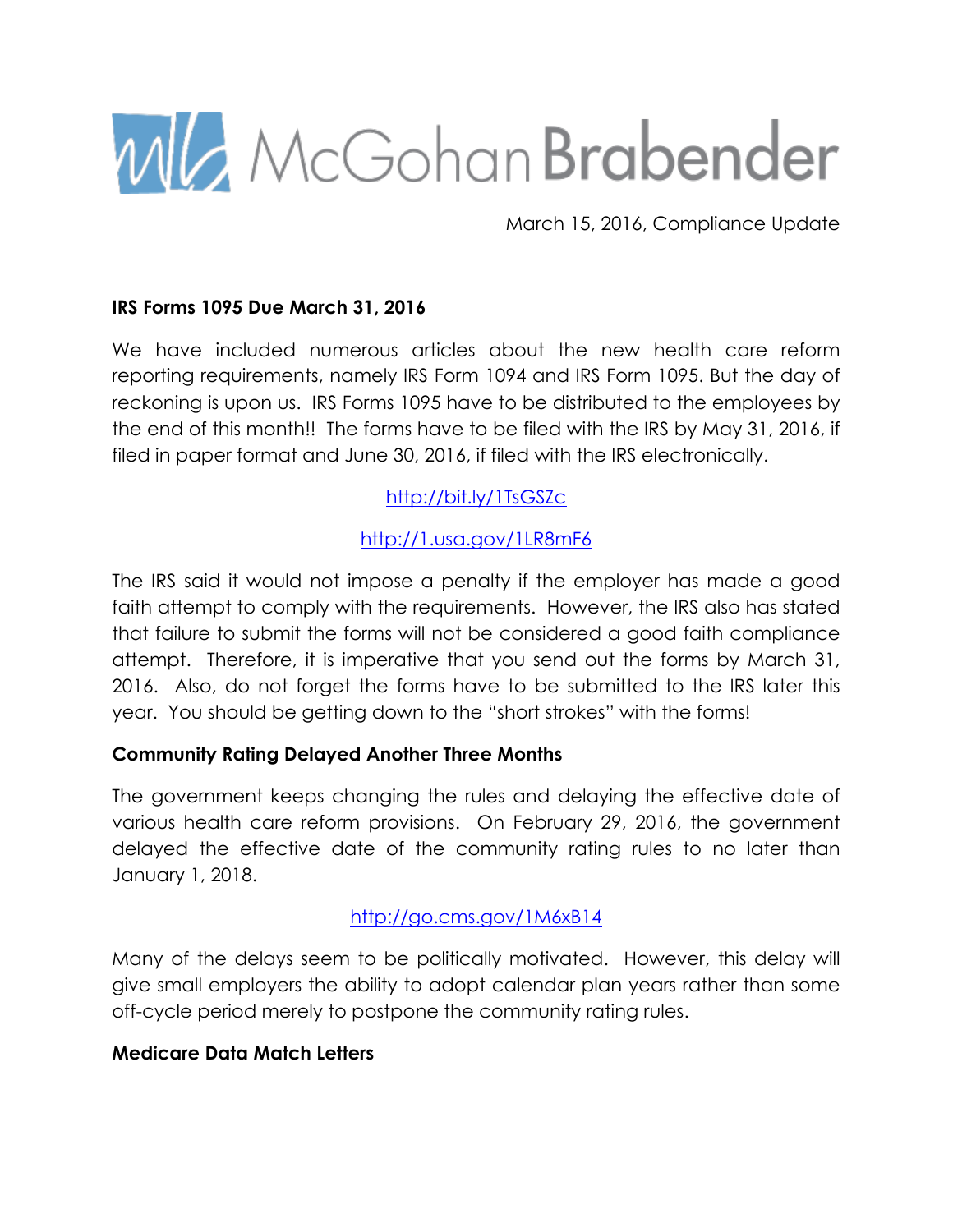The Medicare Secondary Payer Rules have been around for a long time. Basically, those rules spell out whether the employer's group health plan or Medicare is the primary payer when a person is covered under the employer's group health plan and Medicare.

# http://bit.ly/1OZPP48

The government has stepped up its enforcement efforts and has recently starting sending out letters asking employers to provide information about certain individuals. Ignoring the letters can result in a \$1,000 penalty for each individual. Therefore, you need to respond in a timely manner.

# **Government Releases 2017 Out-of-Pocket Limits**

One of the issues with health plans is the increasing amount of out-of-pocket expenses people have to pay. Therefore, health care reform limited the maximum amount of out-of-pocket expenses people have to pay under a nongrandfathered health plan.

# http://bit.ly/21ZqcgH

Those amounts are indexed each year, and the government just released the number for next year.

# **IRS Notice on Individual Mandate**

Under health care reform most people have to have health coverage or pay a penalty (i.e. the individual mandate).

# http://1.usa.gov/1QDpc9z

The IRS released a one-page notice explaining the penalty and directing people to IRS Form 8965. The notice talks about payment options if the taxpayer is unable to pay the total amount.

# **Electronic Submissions of IRS Forms 1094 and 1095**

As the first article indicates, IRS Form 1095 has to be provided to the employees by the end of this month. However, the first article also says the IRS Forms 1094 and 1095 have to be submitted to the IRS. If there are at least 250 or more IRS Forms 1095, those forms have to be submitted to the IRS electronically.

http://bit.ly/1U3zrHK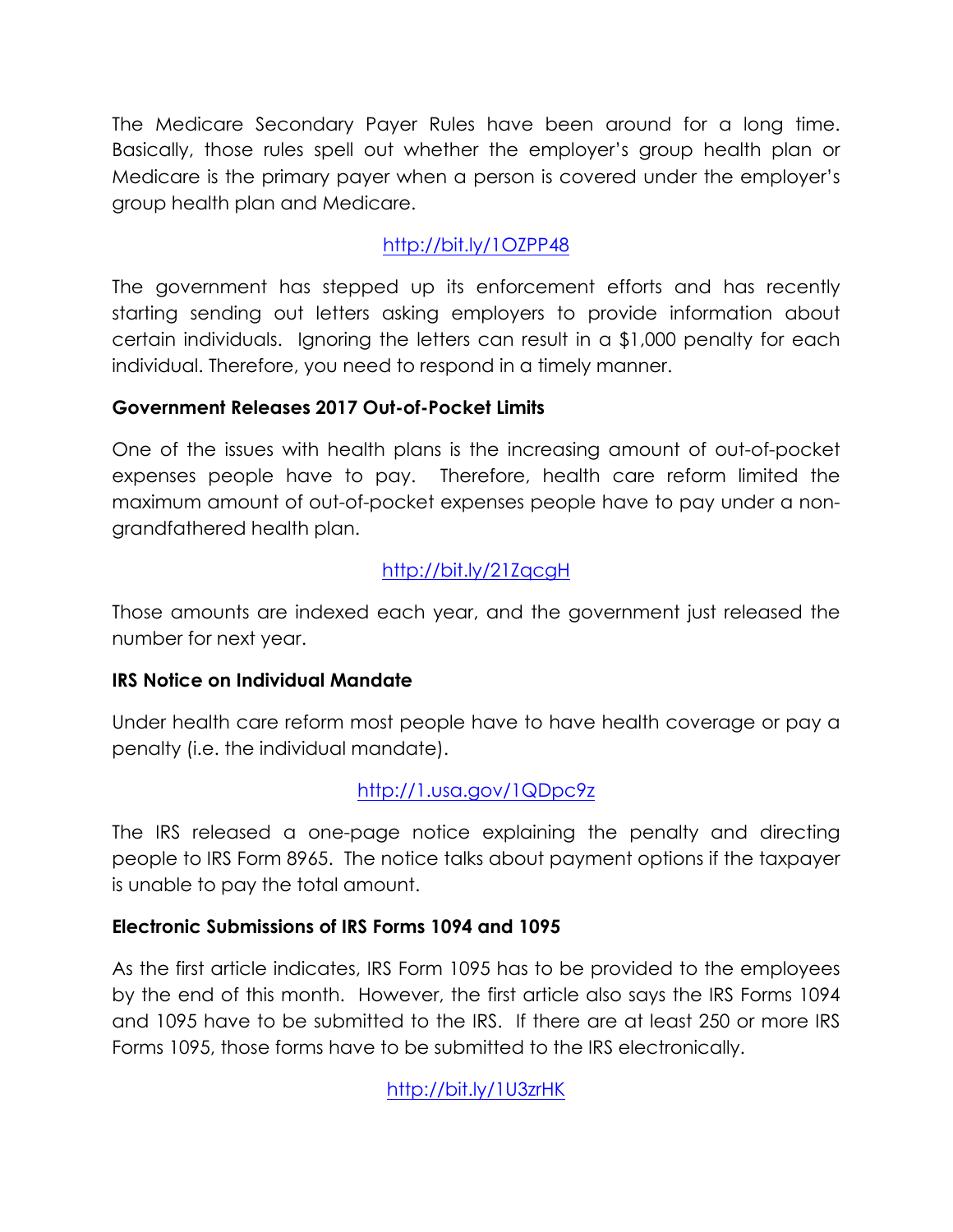Most large employers (i.e. those with at least 250 full-time employees) are using outside vendors to prepare and submit the forms. Therefore, if you are, in fact, using a vendor to help with the forms, you need to ensure the vendor is going to submit the forms to the IRS and not simply provide you with the forms that you then have to submit to the government.

## **Additional Rules for Educational Institutions and Their Vendors**

The government continues to issue rules regarding health care reform, and the latest set talks about educational institutions and vendors who provide services to them. The government has issued long, detailed rules explaining when certain employees are considered full-time for purposes of the employer mandate or play or pay rules. Those rules address how employers should handle breaks in services. That is, the rules talk about employees who terminate and are rehired and when they are considered new employees for purposes of the employer mandate of play or pay rules.

# http://bit.ly/1RRiq04

Special rules apply to educational institutions taking into account that most schools take off for an extended summer break. The latest rules address vendors that provide services to educational institutions and take into account those vendors also have extended summer breaks.

# **Health Care Reform Law Suit and Part-Time Employees**

Health care reform requires larger employers to offer quality/affordable health coverage to full-time employees (i.e. 30 hours or more per week) or maybe pay a penalty. As result, some employers are reducing the employees' hours to fewer than 30 per week so that they need not offer the employees health coverage.

# http://bit.ly/24QERcQ

# http://bit.ly/1SDhAqL

However, ERISA says employers cannot take adverse employment actions against employees because of an employee benefit plan. This employer reduced the employees' hours, and they filed a lawsuit saying the employer violated ERISA for reducing the their hours to avoid the potential penalty under health care reform. The Court refused to dismiss the lawsuit so stay tuned.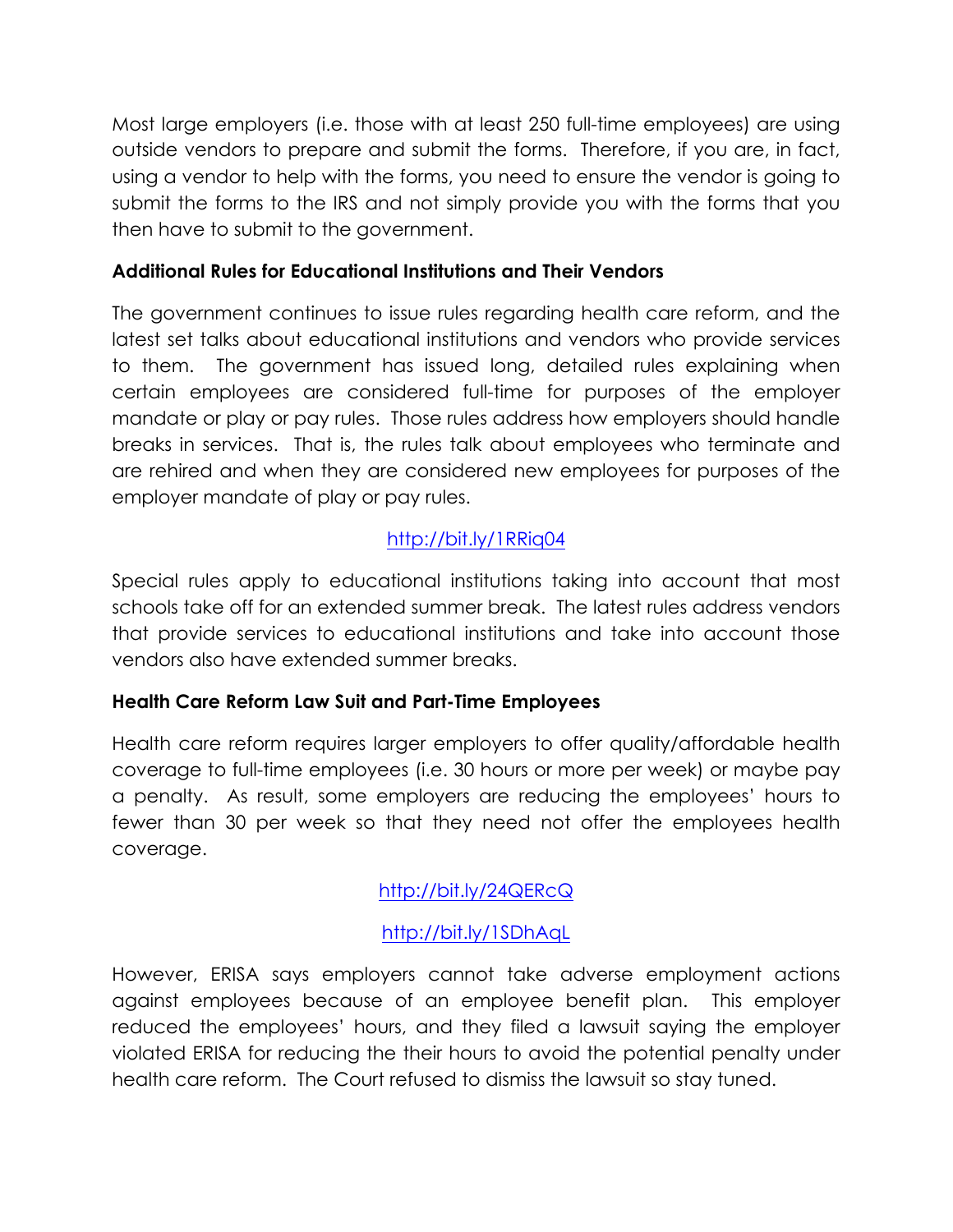## **US Supreme Court Makes Subrogation Harder**

The typical subrogation plays out something like this. The employer has a selffunded health plan and one of the participants is hurt in a car accident. The person runs up a bunch of medical claims and the self-funded health plan pays those claims. The person then sues the individual that caused the accident and receives money and now the self-funded plan wants to be reimbursed for the claims it paid.

# http://bit.ly/1R7p5Xh

# http://bit.ly/1LcPLmX

The recent US Supreme Court makes it harder for the health plan to get the money. Now self-funded health plans will need to be more diligent trying to recover the money from plan participants. The same rules apply to fully insured health plans but in that case the carrier will be the one trying to recover the money.

### **Transitional Relief for Student/Employees**

The IRS is providing transitional relief under the employer mandate or play or pay rules under health care reform for colleges and universities that employ students.

# http://bit.ly/1V9Q9CO

The rules only apply to colleges and universities that hire students as employees so the application is limited. However, if the rules do apply you should read them carefully.

### **Small Business Tax Credit A Bust?**

Most people agree health care reform expanded coverage but did little, if anything, to control costs. One of the health care reform provisions was a tax credit for small businesses (i.e. those with fewer than 25 employees) that offered health coverage.

# http://1.usa.gov/24QF2VC

However, few businesses have taken advantage of this credit. Nevertheless, the IRS continues to promote the credit, and this link is the latest attempt to get businesses to sign up for the credit.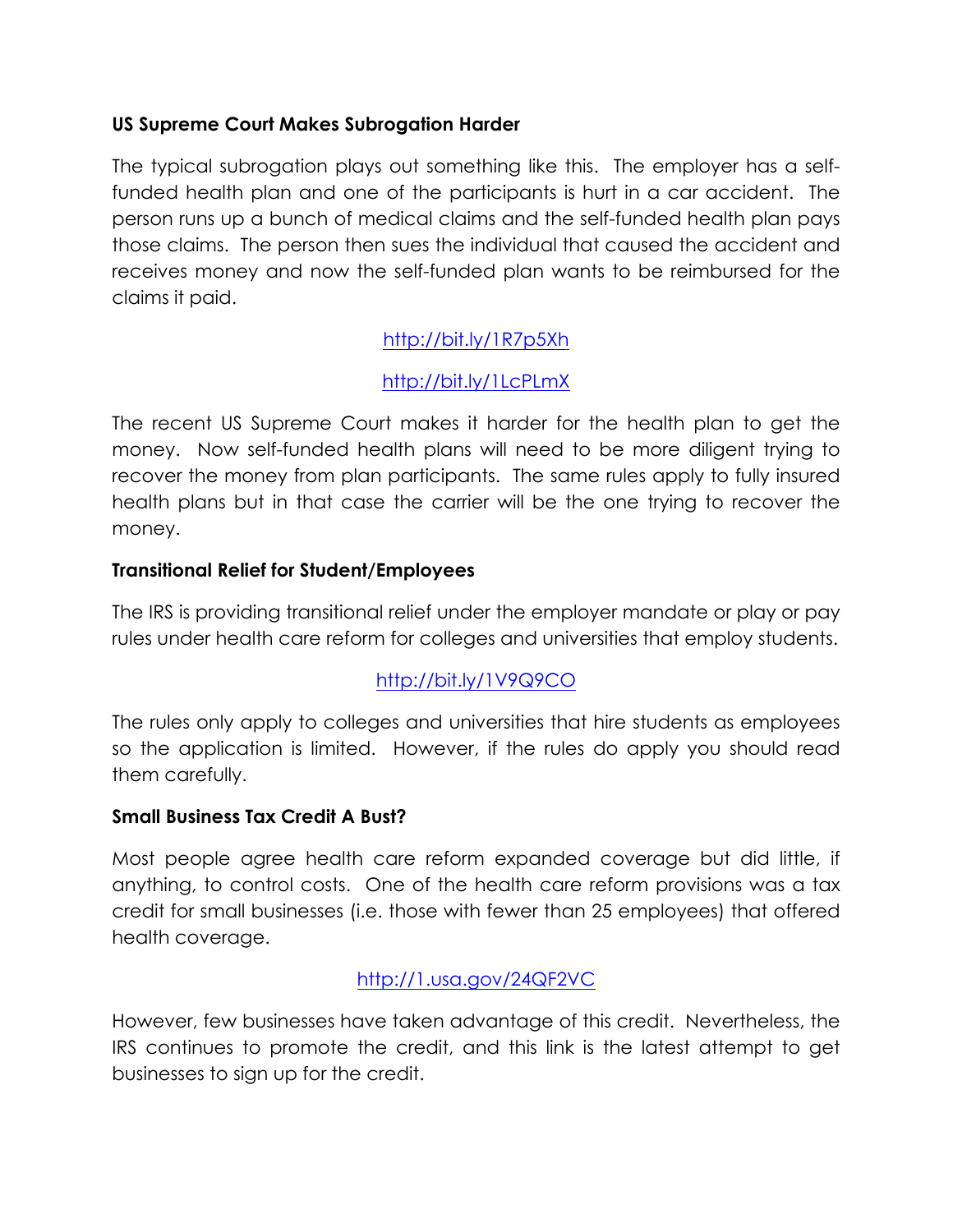## **Retirees Catch a Break Under Health Care Reform**

A major provision under health care reform is the fact certain individuals can get government subsidies to help pay for health coverage through the health care exchanges or marketplaces. However, the person is not eligible for a subsidy if the person has access to quality/affordable health coverage through his or her employer.

# http://bit.ly/1U3zEuE

The IRS has ruled that this only applies to active employees. So a retiree can still get a government subsidy to pay for health coverage through the health care exchange or marketplace even if that retiree has access to quality/affordable health coverage provided by the retiree's prior employer.

## **Severance Agreement – ERISA Plan or Not?**

It is common for an employer to offer select employees a severance agreement, and sometimes it is difficult to determine whether the arrangement is covered under ERISA.

## http://bit.ly/1QGPJ71

# http://bit.ly/1nwlJzb

Unfortunately it may not be easy to determine the ERISA status of the arrangement. As this article notes, oftentimes it is beneficial for the program to be covered under ERISA.

### **Many People Dodge Individual Mandate**

There are three main components to health care reform. First is the employer mandate or play or pay rules, which require large employers to offer quality/affordable health coverage or pay a potential penalty. Second is the individual mandate that requires most people have health coverage or pay a penalty. Third is the health-care exchanges or marketplaces, where people can get health coverage.

# http://bit.ly/1mWlEEo

This report says most people without health coverage are avoiding the individual mandate penalty because of the various exemptions under the law.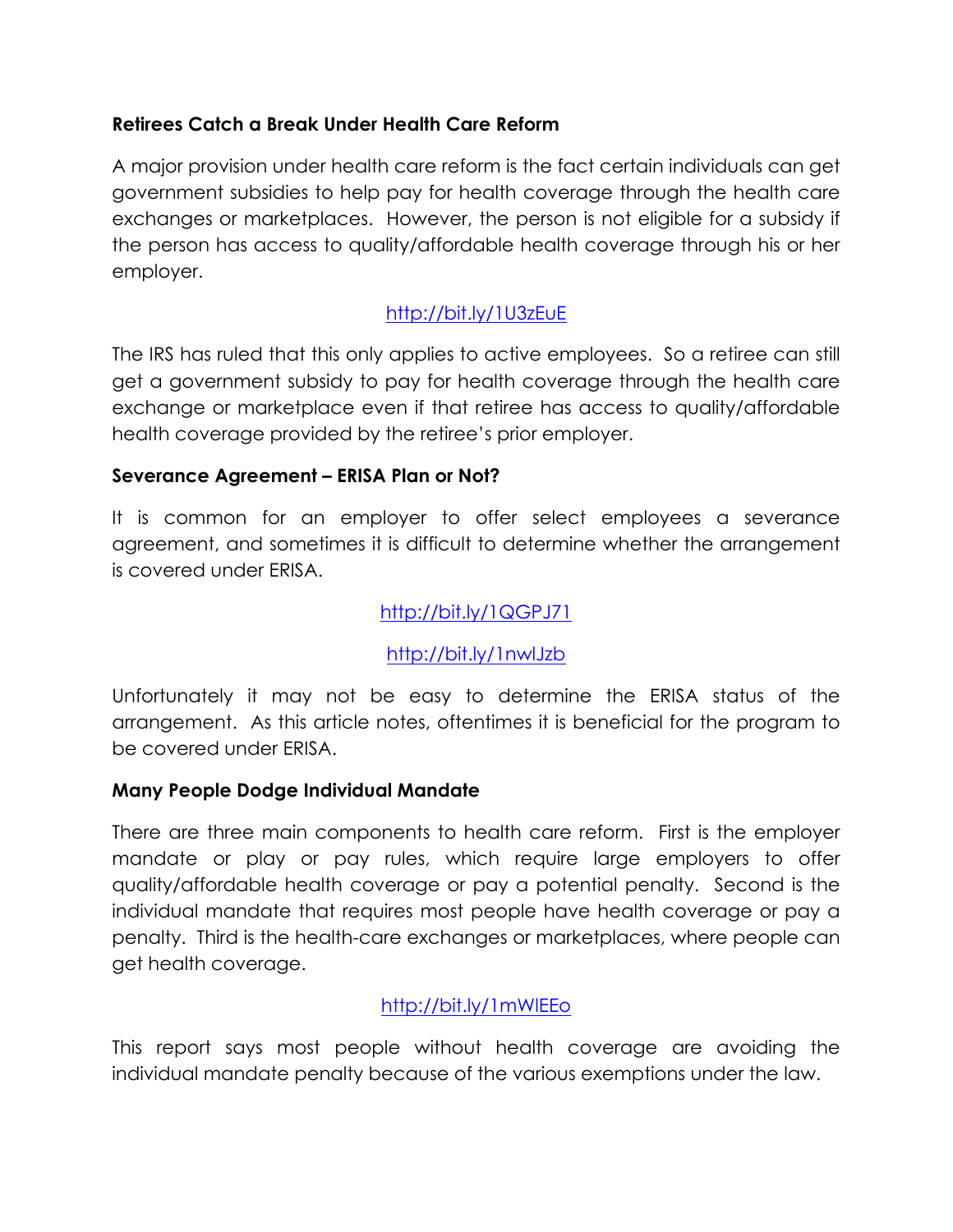### **IRS – Another Tax Tip**

The IRS continues to issue guidance to taxpayers regarding health care reform. These are directed at taxpayers and try to explain the new IRS Form 1095-B and IRS Form 1095-C.

## http://1.usa.gov/1OZQ8My

## http://1.usa.gov/1Uemqdg

You may want to direct employees to these webpages. As a practical matter, the tax rules are so complex most people use a tax preparer to help with the forms.

#### **New SBC on Horizon**

In an effort to make health plans more comprehensible, health plans have to prepare and distribute a four-page summary of benefits and coverage or SBC. The government provides a template with uniform terms and provisions.

# http://bit.ly/1YwIr7Q

The government is updating the template and the new template will be effective next year. One of the goals of the standardized template is to help consumers make an "apples to apples" comparison of health plans.

### **President Backs Off Certain Plan Provisions**

One of the concerns about the health plans being offered under the health care exchanges or marketplaces had to do with the provider networks. The carriers were attempting to control costs by limiting the provider networks.

# http://bit.ly/1TTJnSQ

The government had issued proposed rules requiring the carriers to expand the provider networks but the carriers pushed back and the Obama administration relaxed the requirements in the final rules.

#### **Standardized Health Plans in Federal Exchanges**

Health care reform established health care exchanges where individuals can get health coverage. Each state was supposed to establish and run its own exchange. However, if the state refused to run its own exchange, the Federal government would step in and run the exchange for the state. As it turned out,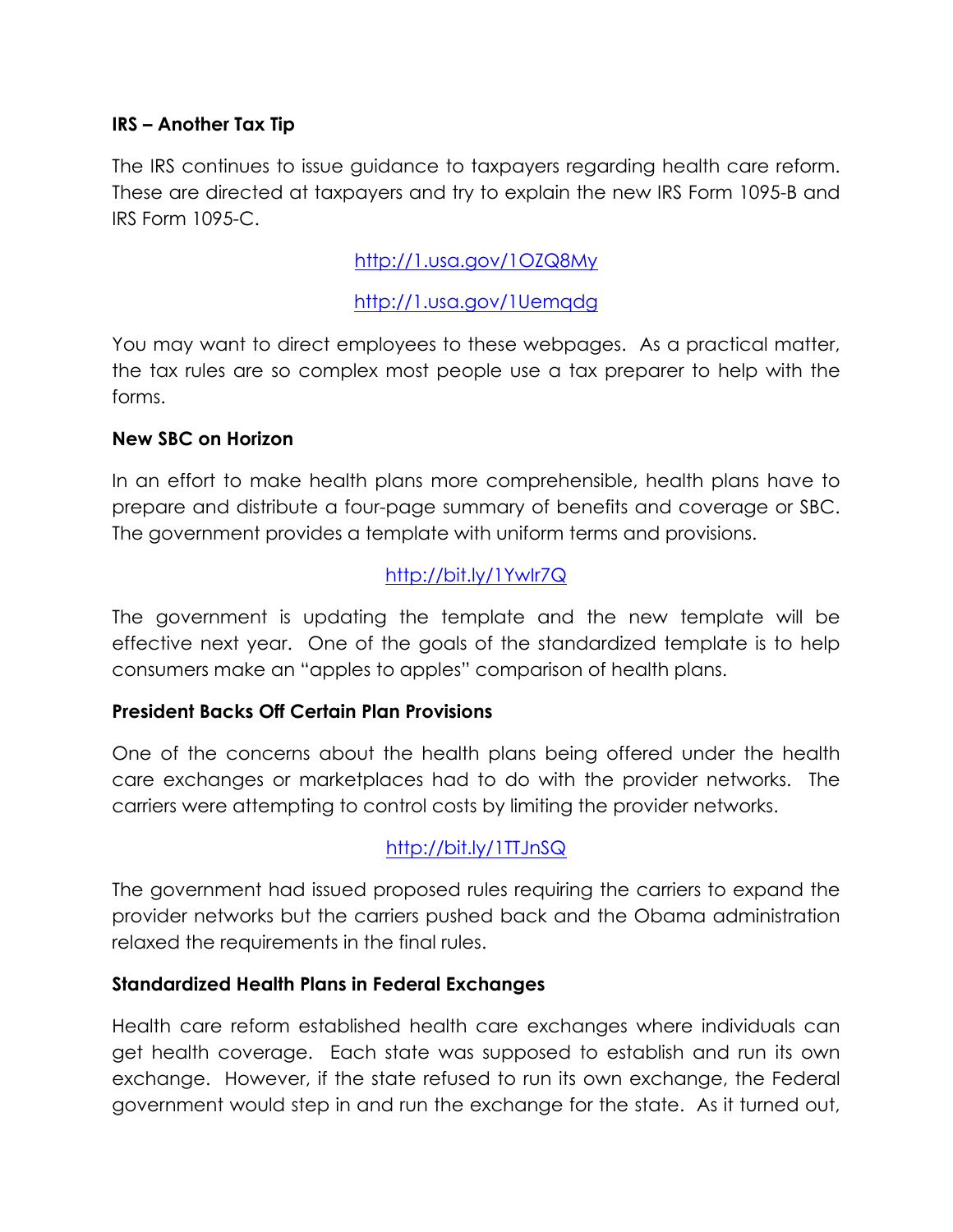most states did not establish their own exchanges, and the Federal government is running the exchanges in 38 states.

# http://bit.ly/24QFrrj

Beginning January 1, 2017, these exchanges will offer standardized plans, which will make it easier for individuals to compare plans.

### **ERISA Preemption Alive and Well**

The US Supreme Court ruled earlier this month that ERISA preempts a state law that would have required self-funded health plans to establish and pay for reporting mechanisms to comply with a state law.

# http://bit.ly/1OZQin8

This is good news for those of you that sponsor self-funded health plans. There have been attacks on the scope of ERISA preemption of state law, and this decision indicates the preemption provision is alive and well, at least for the time being.

## **Federal Contractors Required to Provide Additional Sick Leave**

Some federal contractors will be required to provide qualifying employees with at least seven days of paid sick leave each year, including paid leave for family care. These new rules are scheduled to go into effect by September 30, 2016.

# http://bit.ly/1pzITpK

# http://bit.ly/1WcltkQ

If the employer fails to comply with the new rules, the government could stop payments or even terminate the contract.

### **Government Resource Guide**

Different government agencies have released numerous forms of guidance on a wide variety of health care reform topics.

# http://bit.ly/1RBZAYm

This publication tries to pull all the information into one central depository with links to the actual source documents. It is pretty comprehensive and it's a good place to go if you have questions.